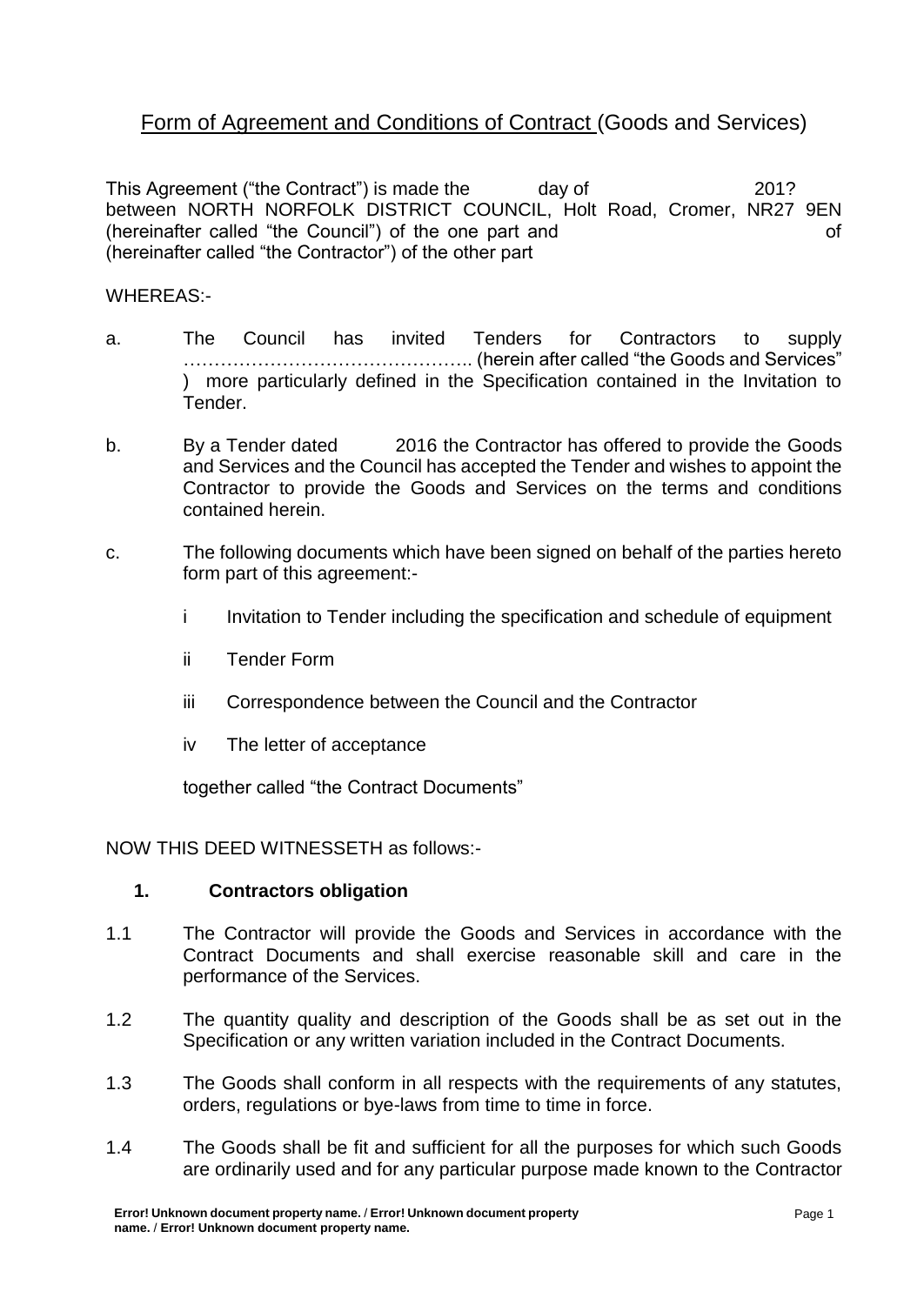by the Council and the Council relies on the professional expertise of the Contractor in the supply of the Goods and the execution of the contract.

- 1.5 The Goods shall mean any part or all parts of the items specified in the Specification and the term The Goods shall apply as applicable.
- 1.6 The Goods shall be to the reasonable satisfaction of the Council and shall conform in all respects with any sample approved by the Council and with any particulars specified in the Contract Documents and in any variations thereto.
- 1.7 The Contractor will ensure where the performance of the Contract or any part thereof is carried out by a third party that such third party complies with such provisions of this Contract as shall be reasonable for them to comply with.
- 1.8 For the avoidance of doubt and without limit to the generality of the forgoing all third parties engaged by the Contractor shall comply in full with clauses 1.1, 26, 27, 29, 30 and 31 as though they were the Contractor.
- 1.9 Nothing in this clause shall be deemed to have waived the obligations of clause 25.

#### **2. Indemnity/Insurance**

- 2.1 The Contractor will indemnify and keep indemnified the Council from and against any and all loss damage or liability (whether criminal or civil) suffered and legal fees and costs incurred by the Council arising out of or in the course of or caused by the provision of the Services except to the extent that the same are due to any act or neglect of the Council or any person for whom the Council is responsible.
- 2.2 Without prejudice to his liability to indemnify the Council the Contractor shall take out and maintain insurance which shall comply with the Employer's Liability (Compulsory Insurance) Act 1969 and shall take out and maintain Employers and Public liability insurance in respect of injury or damage to any property real or personal which shall be for an amount not less than £1,000,000 for any one occurrence or series of occurrences arising out of one event.
- 2.3 The Consultant shall maintain Professional Indemnity insurance covering (without limitation) all its liabilities hereunder whether for breach of contract, negligence or otherwise in respect of defects or insufficiency in design upon customary and usual terms and conditions prevailing for the time being in the insurance market, and with reputable insurers lawfully carrying on such insurance business in the United Kingdom in an amount of not less than £500,000 for any one occurrence or series occurrences arising out of any one event.
- 2.4 The Contractor shall produce such evidence as the Council may reasonably require that the insurances referred to in clause 2.2 and 2.3 above have been taken out and are in force at all material times.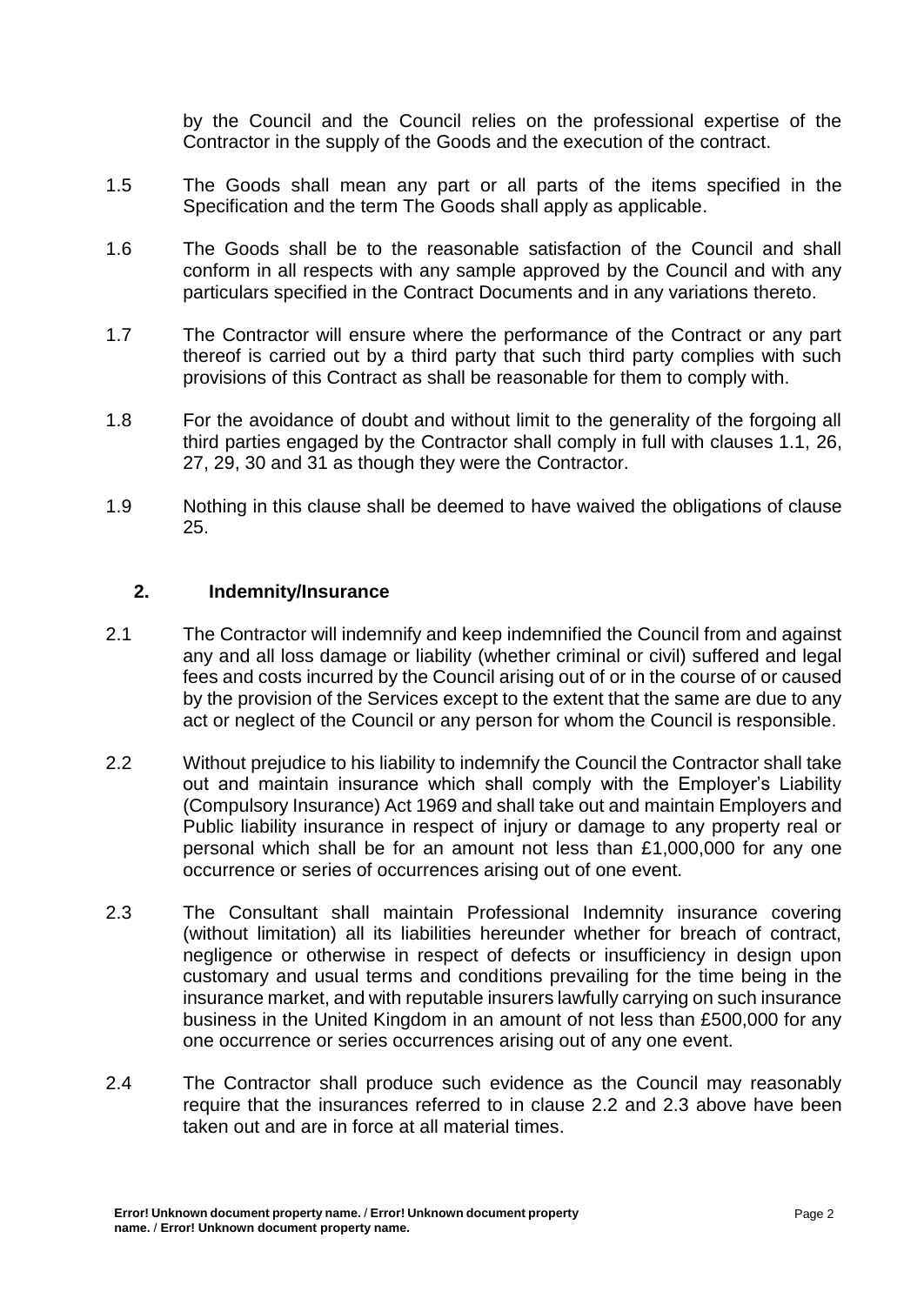### **3. Delivery**

- 3.1 The Goods shall be delivered as specified in the Contract Documents. Any access to the Council's premises and any labour and equipment that may be provided by the Council in connection with delivery shall be provided without acceptance by the Council of any liability whatsoever and the Contractor shall indemnify the Council in respect of any actions, suits, claims, demands, losses, charges, costs and expenses which the Council may suffer or incur as a result of or in connection with any damage or injury (whether fatal or otherwise) occurring in the course of delivery to the extent that any such damage or injury is attributable to any act or omission of the Contractor or any of the Contractor's sub-Suppliers or suppliers.
- 3.2 Except where otherwise provided in the Contract Documents, delivery shall include the unloading of the Goods by the Contractor's employees, suppliers or carriers at such place as the Council or duly authorised person shall reasonably direct.
- 3.3 The time of delivery shall be of the essence and failure to deliver within the time tendered or specified shall enable the Council (at the Council's option) to release the Council from any obligation to accept and pay for the Goods and/or cancel all or part of the Contract therefore, in either case without prejudice to other rights and remedies.
- 3.4 Without prejudice to the Council's rights under clause 3.3 above for each week or part thereof that the Goods or any part thereof are not delivered as set out in the Contract Documents then the Council shall be entitled to a discount on the price stated in the Tender response form in the sum of 0.5% per week for each part of the Goods which are not delivered.

# **4. Property and Risk**

Property and risk in the Goods shall without prejudice to any other rights or remedies of the Council pass to the Council at the time of acceptance of Delivery.

# **5. Inspection, Rejection and Guarantee**

- 5.1 The Council may by written notice to the Contractor reject any of the Goods which fail to meet the requirements specified in the Contract Documents. Such notice shall be given within a reasonable time after delivery to the Council of the Goods concerned. If the Council shall reject any of the Goods pursuant to this Condition the Council shall be entitled (without prejudice to other rights and remedies) either:
	- 5.1.1 to have the Goods concerned as quickly as possible either repaired by the Contractor or (as the Council shall elect) replaced by the Contractor with Goods which conform in all respects with the requirements specified herein; or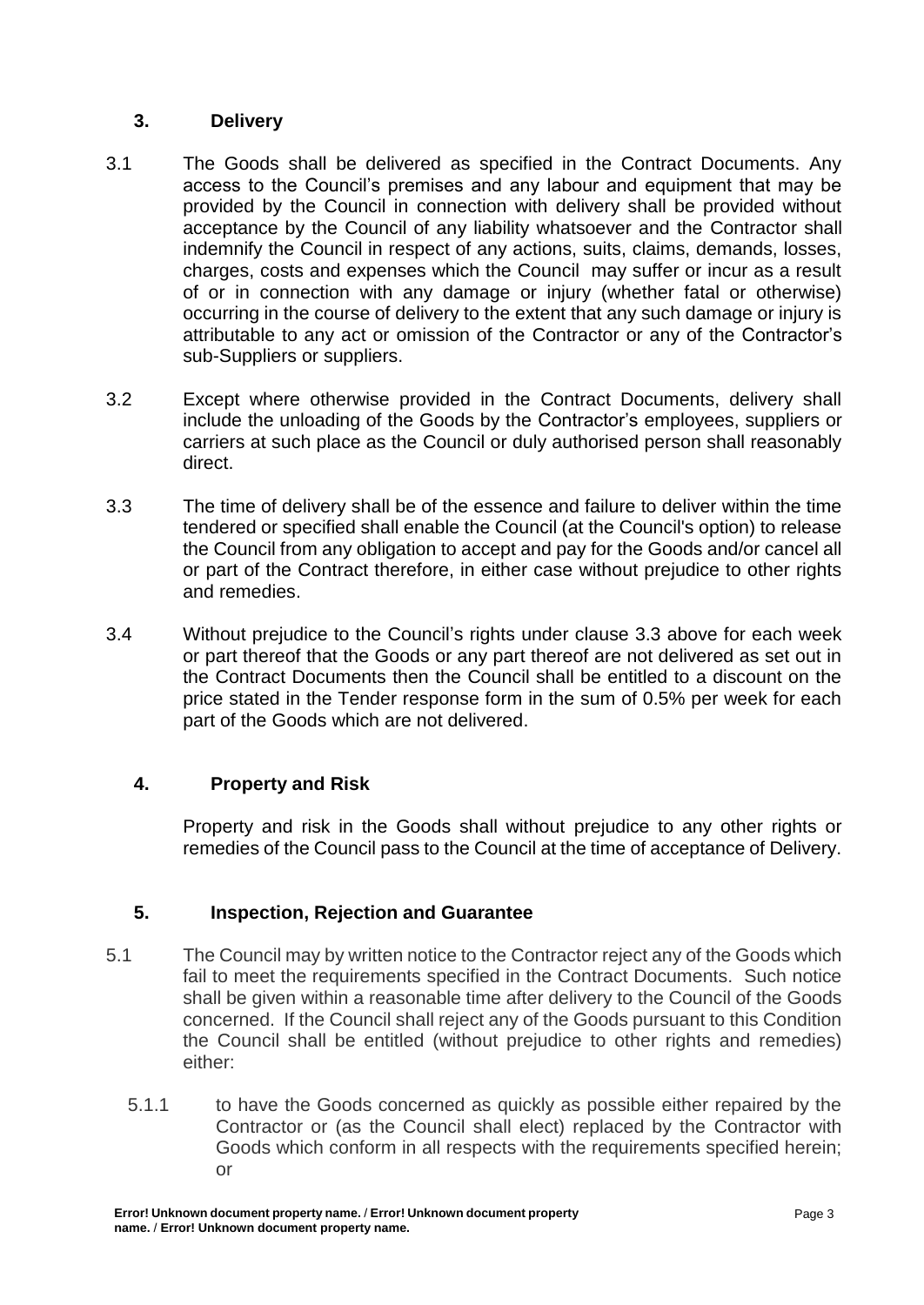- 5.1.2 to obtain a refund from the Contractor in respect of the Goods concerned.
- 5.2 The guarantee period applicable to the Goods shall be as specified by the Contractor in the Tender Response Form. If the Council shall within such guarantee period or within 30 days thereafter give notice in writing to the Contractor of any defect in any of the Goods as may have arisen during such guarantee period under proper and normal use the Contractor shall (without prejudice to any other rights and remedies which the Council may have) as quickly as possible remedy such defects (whether by repair or replacement as the Council shall elect) without cost to the Council.
- 5.3 Any Goods rejected or returned by the Council as described in Clauses 5.1 or 5.2 shall be returned to the Contractor at the Contractor's risk and expense.

### **6. Payment**

The Council will pay to the Contractor such sums as are due in accordance with the Contract Documents.

### **7. Commencement/completion**

The operation of the agreement will commence on …………201? and will be completed on ………………20?? Call-outs will be responded to within the times included in the Contractor's tender.

#### **8. Liquidated damages**

If the provision of the Services is not completed in the manner or timescales offered in the Contractor's tender, or breakdowns are not responded to within the time specified above, the Contractor shall pay or allow to the Council liquidated damages at the rate of one and one-half times the agreed price for that service or repair.

#### **9. Extension of Contract**

The Council may at its sole discretion, by written notice during a period between 1 and 9 months prior to the expiry date, offer to the Contractor an extension, or a series of extensions, of up to a total of ……. years. The Contractor will respond to any such offer in writing, either accepting or declining, within 28 days of receipt of the offer. If the Contractor fails to respond within that time period this will be deemed to be a rejection of the offer.

#### **10. Variation**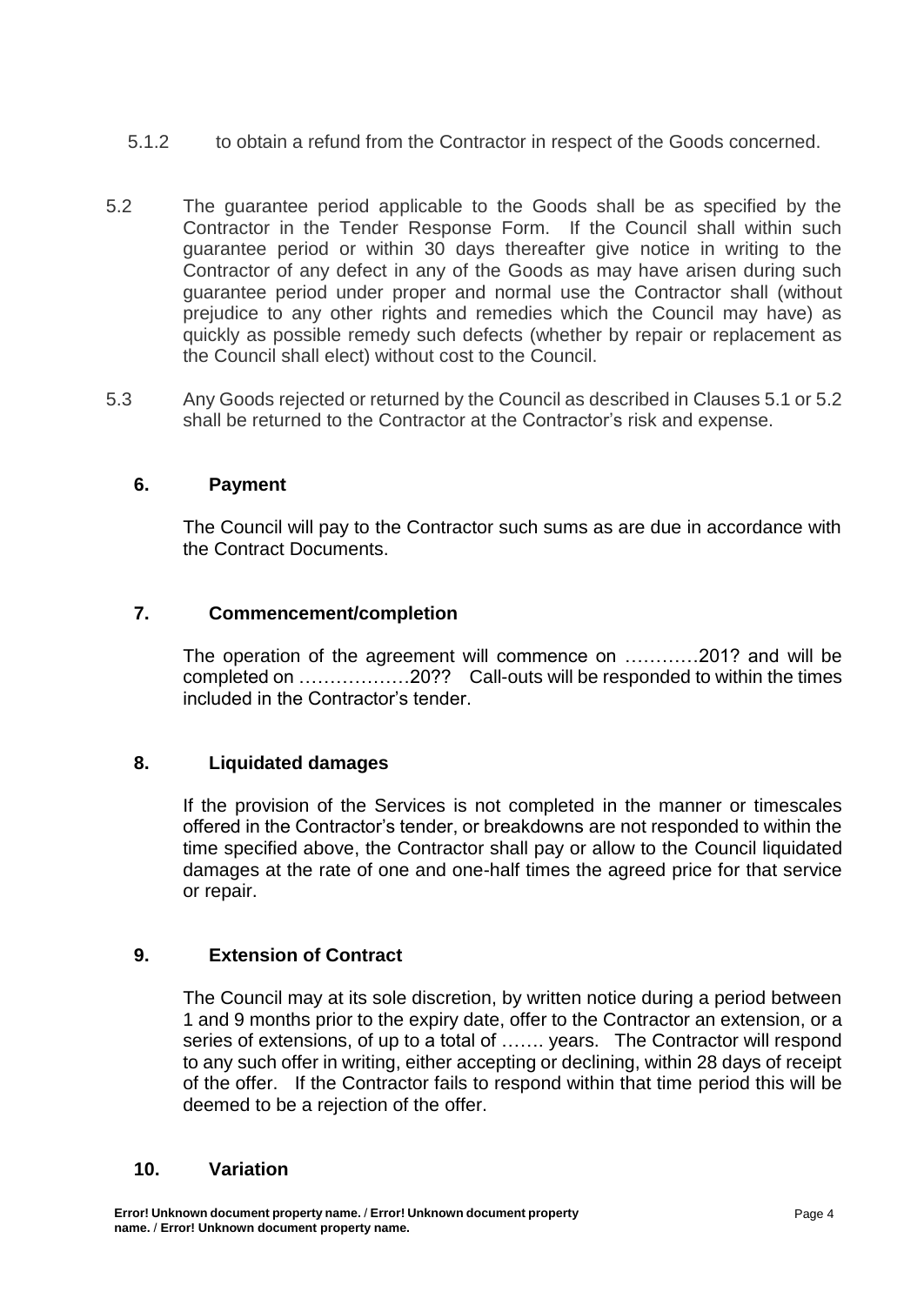The Parties may, without invalidating this Contract and subject to compliance with the Council's Contract Standing Orders, agree in writing order changes in the Goods and Services or the order or period in which they are to be carried out.

#### **11. Failure to Provide the Services**

- 11.1 If the Contractor shall fail to provide any part of the Services at any time the same ought to have been provided under the terms of the Contract then, without prejudice to any other right to remedy which the Council may possess in respect of such failure, the Council may: -
	- 11.1.1 without determining this Contract in whole in or part, itself provide or procure the provision of such part of the Services until such time as the Contractor shall have proved to the reasonable satisfaction of the Council that such part of the Services will once more be provided by the Contractor to the Contract Standard or, at the Council's option, until such later time as the Council may specify; and
	- 11.1.2 without determining the whole of this Contract, determine this Contract in respect of such part of the Services only and thereafter itself provide or procure the provision of such part of the Services.
- 11.2 The remedies of the Council under this Clause may be exercised successively in respect of any given default by the Contractor. All costs incurred by the Council in the exercise of the remedies under this Clause may be deducted from any monies due or to become due to the Contractor under the Contract or shall be recoverable as a debt.

#### **12. Termination**

- 12.1 The Council may by notice in writing forthwith determine all or part of the Contract:
	- 12.1.1 If the Contractor without reasonable cause makes default by failing to proceed diligently with the provision of the Services the Council may by notice in writing to the Contractor determine the employment of the Contractor under this Contract;
	- 12.1.2 If the Contractor without reasonable cause makes default by failing to deliver the Goods in accordance with this Contract the Council may by notice in writing to the Contractor determine the employment of the Contractor under this contract.
	- 12.1.3 If the Council, for any reason, decides that it is necessary to replace all or part of the equipment prior to the expiry of this agreement it may by notice in writing to the Contractor determine all or part of the employment of the Contractor under this Contract;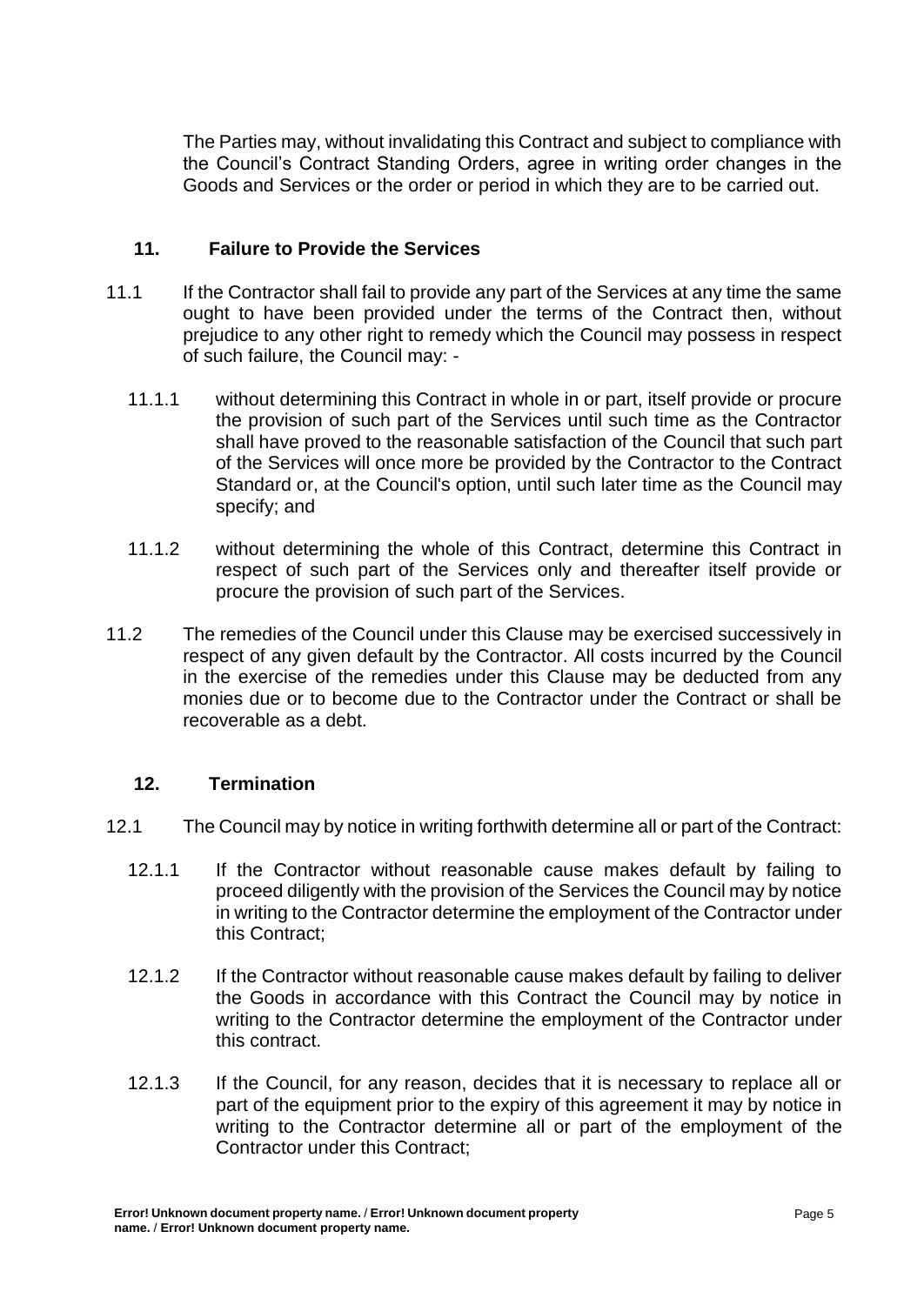- 12.1.4 If the Council shall reasonably decide that the Contractor is suffering from financial difficulties which affect or threaten to affect the performance by the Contractor of his obligations hereunder.
- 12.1.5 If the Contractor makes a composition or arrangement with his creditors or becomes bankrupt or being a company makes a proposal for a voluntary arrangement for a composition of debts or scheme of arrangement or has a provisional liquidator appointed or has a winding up order made or passes a resolution for voluntary winding up (except for the purposes of amalgamation or reconstruction) or has an administrator or an administrative receiver appointed.
- 12.1.6 If the Contract has been subject to a substantial modification which would have required a new procurement procedure in accordance with regulation 72 of the Public Contracts Regulations 2015 ("the Regulations").
- 12.1.7 If the Contractor has, at the time of contract award, been in one of the situations referred to in regulation 57(1) of the Regulations, including as a result of the application of regulation 57(2) of the Regulations, and should therefore have been excluded from the procurement procedure; or
- 12.1.8 If the Contract should not have been awarded to the Contractor in view of a serious infringement of the obligations under the Treaties and the Public Contracts Directive that has been declared by the Court of Justice of the European Union in a procedure under Article 258 of TFEU.
- 12.2 Upon determination of the employment of the Contractor under clause 12.1 above the Council may recover from the Contractor the additional cost to him of completing the Services and of acquiring the Goods and any expenses properly incurred by the Council as a result of and any direct loss and/or damage caused to the Council by the determination.

# **13. Representations made by the Contractor**

All representations, statements or warranties made or given by the Contractor, its servants and agents (whether orally in writing or in any of the Contractor's brochures, catalogues and advertisements) regarding the quality and fitness for purpose of the Goods or any of the Goods shall be deemed to be express conditions of this Contract

#### **14. Specification**

14.1 The Contractor shall be deemed to have satisfied himself as to the accuracy, nature and extent of the Services required by the Specification before the execution of the Contract.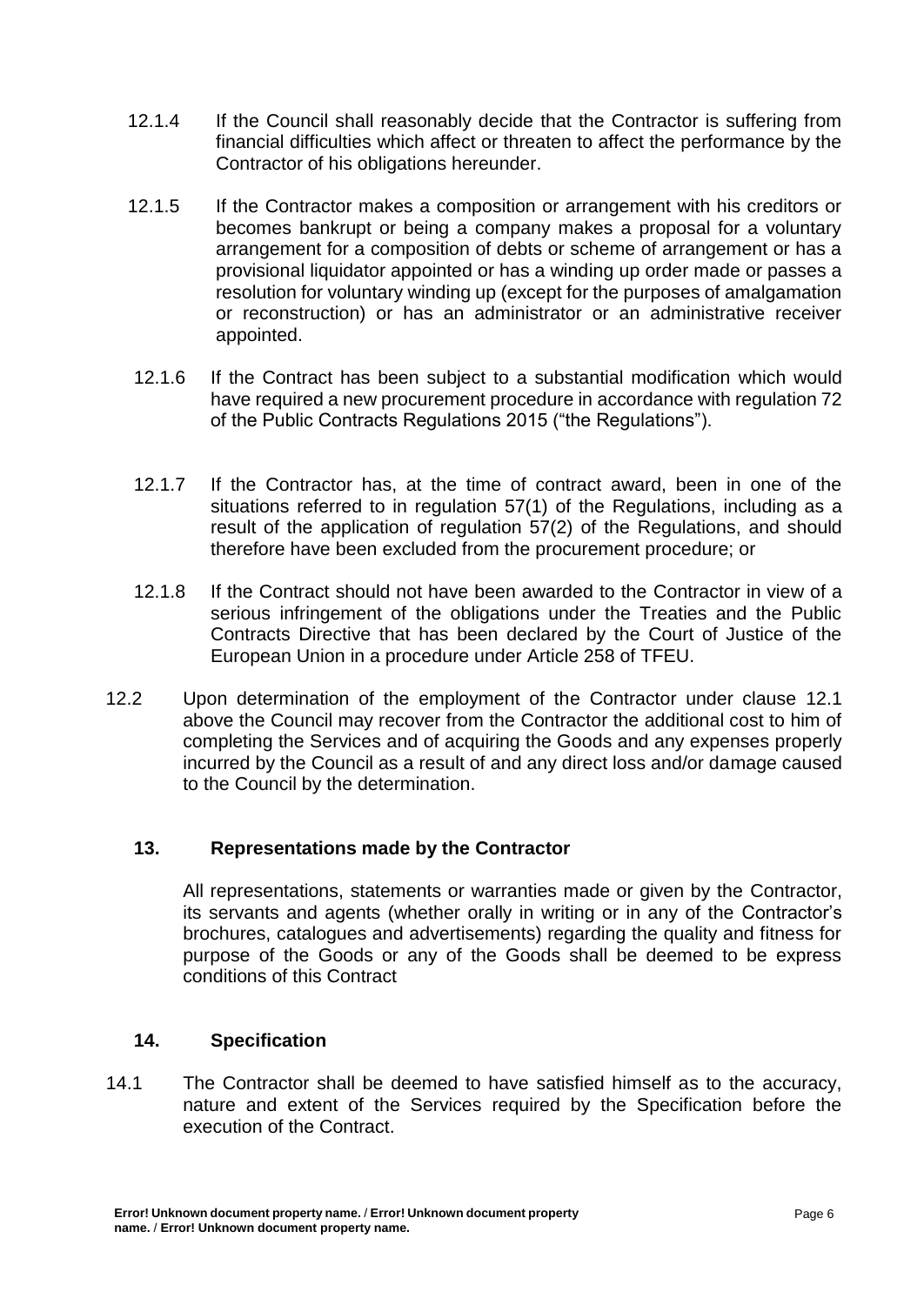- 14.2 The Contractor shall be deemed to have satisfied himself before submitting his Tender as to the correctness and sufficiency of his Tender which shall (except insofar as it is otherwise provided in the Contract) cover all his obligations under the Contract.
- 14.3 If the Contractor finds a discrepancy, error, omission or misstatement in the documents he shall immediately refer the same in writing to the Council.
- 14.4 Any such discrepancy, error, omission or misstatement shall not vitiate the agreement nor shall it release the Contractor from the completion of the whole or any part of the Services required by the Contract. The Council shall in all such instances issue instructions as to such discrepancies, errors, omissions and misstatements.
- 14.5 The Specification describes as far as practicable the whole of the Goods and Services to be provided but the Contractor is responsible for ensuring that all these and incidental works are completed in the proper manner as generally accepted for his particular profession and in particular in accordance with the appropriate Standards and/ or Codes of Practice.

#### **15. Alterations to Contract Documents**

- 15.1 Any variation to the Contract must be in accordance with Regulation 72 of the Public Contracts Regulations 2015.
- 15.2 No omission from, addition to or variation to the Tender Documentation and/ or the Contract shall be valid or of any effect unless it is agreed in writing and signed by the Council and by a duly authorised representative of the Contractor.
- 15.3 Save for an omission, addition or variation agreed pursuant to Clause 15.1 hereof any provision inconsistent with the Contract contained in any other document or in any oral agreement is agreed to be void and of no effect.

#### **16. Patents and information**

- 16.1 It shall be a condition of this Contract that, except to the extent that the Goods are made up in accordance with design furnished by the Council, none of the Goods will infringe any patent, trade mark, registered design, copyright or other right in the nature of industrial property or any third party and the Contractor shall indemnify the Council against all actions, suits, claims, demands, losses, charges, costs and expenses which the Council may suffer or incur as a result of or in connection with any breach of the condition.
- 16.2 All rights (including ownership and copyright) in any specification, instruction, plans, drawings, patterns, models, design or other materials furnished to or made available to the Contractor by the Council pursuant to this Contract shall remain vested solely in the Council and the Contractor shall not (except to the extent necessary for the implementation of this Contract) without prior written consent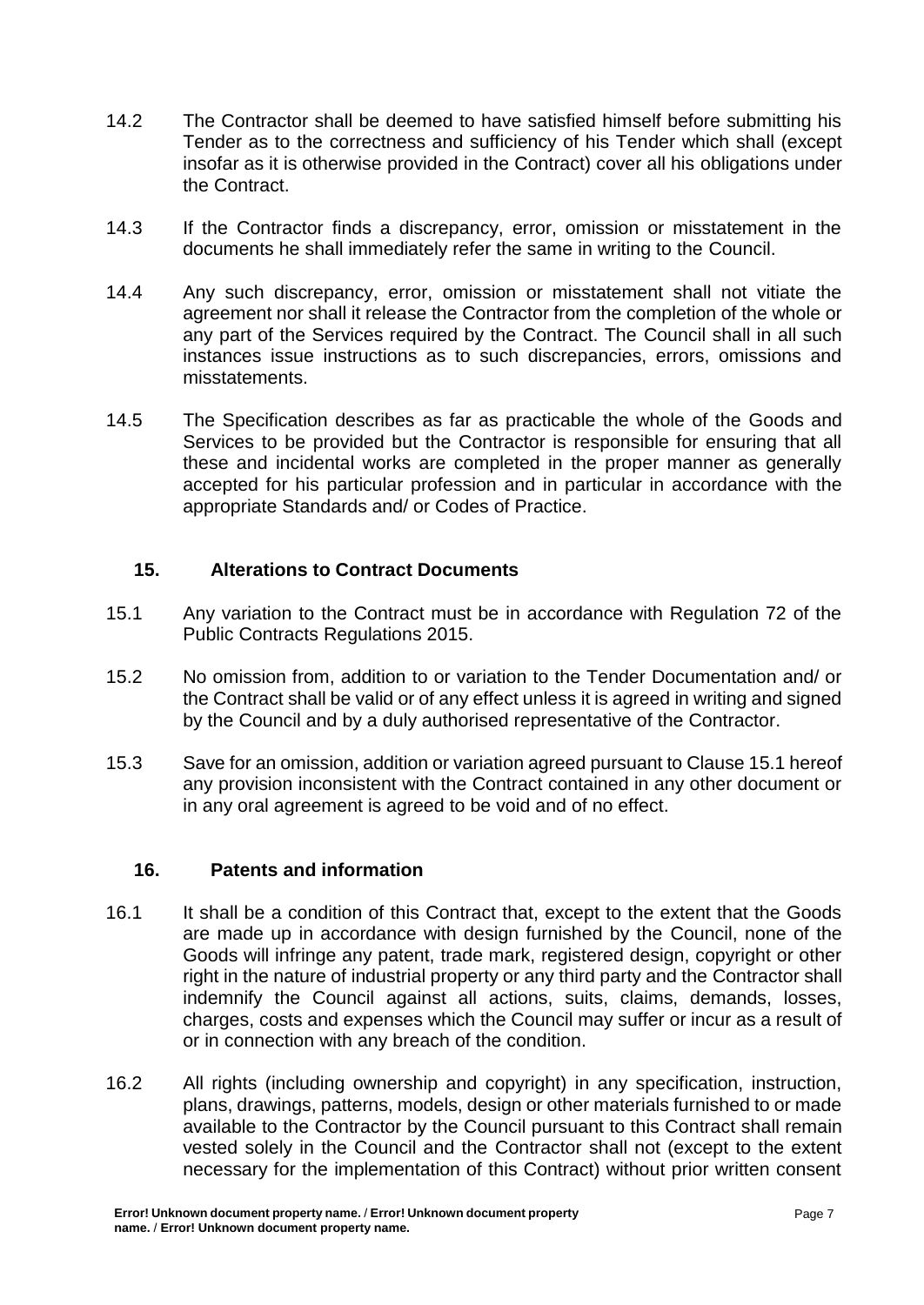of the Council use or disclose any such specification, instruction, plans, drawings, patterns, models, design or any information (whether or not relevant to this Contract) which the Contractor may obtain pursuant to this Contract and in particular (but without prejudice to the generality of the forgoing) the Contractor shall not refer to the Council or the Contract in any advertisement without the Council's prior written agreement.

### **17. Health and Safety**

The Contractor represents and warrants to the Council that the Contractor has satisfied himself that all necessary test and examinations have been made or will be made prior to delivery of the Goods to ensure that the Goods are designed and constructed so as to be safe and without risk to the health or safety of persons using the same, and that it has made available to the Council adequate information about the use for which the Goods have been designed and have been tested and about any condition necessary to ensure that when put to use the Goods will be safe and without risk to health. The Contractor shall indemnify the Council against all actions, suits, claims, demands, losses, charges, costs and expenses which the Council may suffer or incur as a result of or in connection with any breach of this condition.

#### **18. Whole Agreement**

Each party acknowledges that this Contract contains the whole agreement between the parties and that it has not relied upon any oral or written representation made to it by the other or its employees or agents and has made its own independent investigations into all matters relevant to it.

#### **19. Supersedes prior Agreement**

This Contract supersedes any prior agreement between the parties whether written or oral.

#### **20. Whistleblowing Policy**

The Contractor acknowledges that they have received a copy of the Council's Whistleblowing Policy and acknowledges their responsibilities as a supplier of Goods and Services to the Council under this policy.

#### **21. Interpretation**

21.1 In the Contract, unless the contrary appears: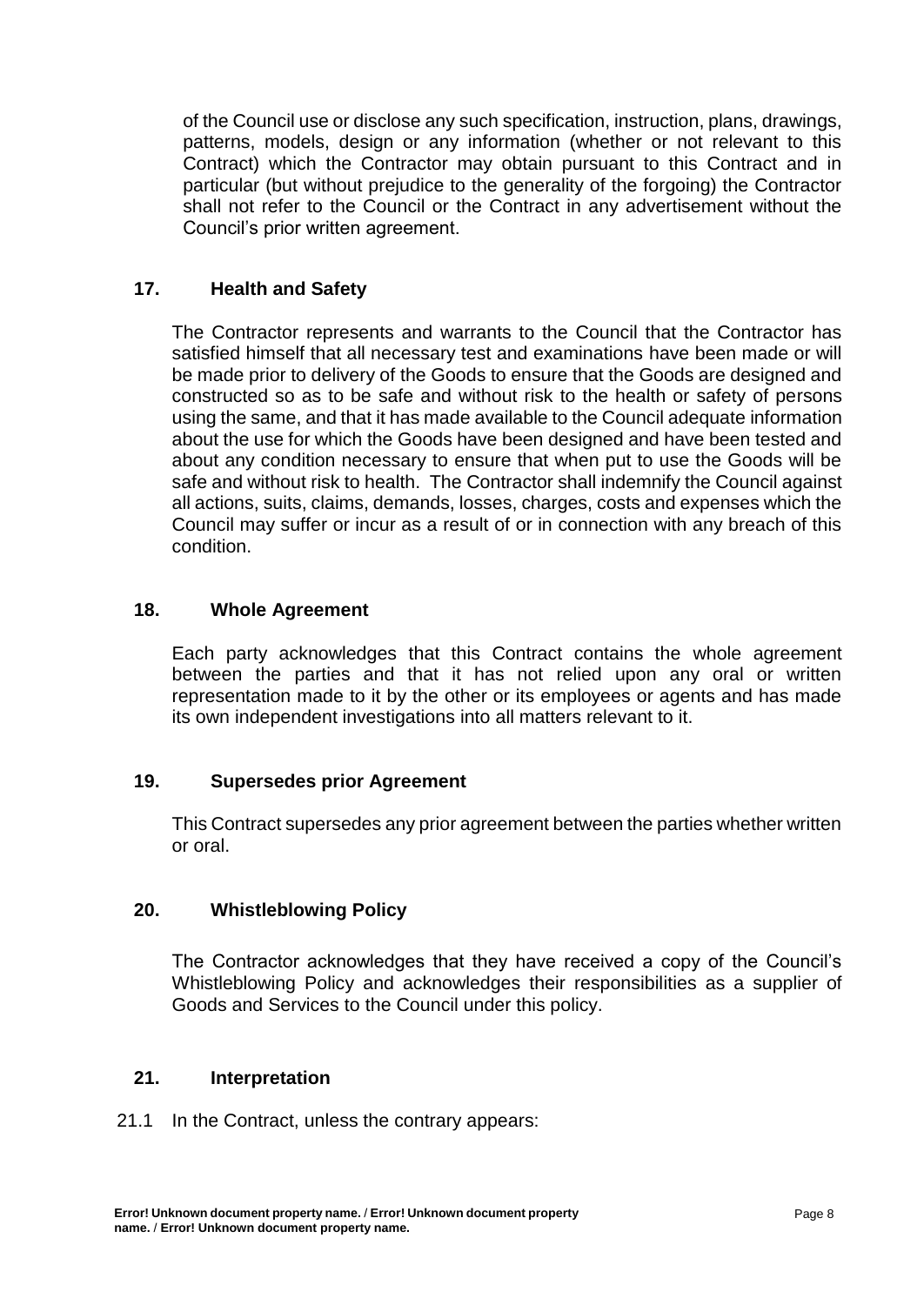- 21.1.1 A reference to an Act of Parliament or any Order, Rule, Regulation, Statutory Instrument, Directive or the like (including those of the European Community) shall include a reference to any amendment or re-enactment of the same made prior to and during the Contract Period and will automatically include any such Act, Order, Rule Regulation, Statutory Instrument, Directive or the like enacted during the Contract Period which impinges upon the Goods and Services and/ or the Contract Standard.
- 21.1.2 Words importing the masculine include the feminine, words in the singular include the plural, and words in the plural include the singular.

### **22. Notices**

- 22.1 No Notice to be served upon the Contractor shall be valid and effective unless it is delivered by hand, facsimile transmission or sent by recorded, registered or special delivery post to the Contractor's principal place of business which unless notified to the Council in writing otherwise shall be assumed to be the address the Contractor detailed in the Contract.
- 22.2 No Notice to be served upon the Council shall be valid or effective unless it is delivered by hand, facsimile transmission or sent by Recorded, Registered or Special Delivery Post to the Legal Services Manager.
- 22.3 Any Notice to be served shall be deemed to be given on the date that it is delivered by hand or sent by facsimile transmission or is sent by Recorded, Registered or Special Delivery Post on the date when it would be delivered in the ordinary course of Post.

#### **23. Recovery of sums due**

Wherever under this Contract any sum of money shall be properly recoverable from or payable by the Contractor, the same may be deducted from any sum then due, or which at any time thereafter may become due to the Contractor under this Contract or under any other Contract with the Council.

#### **24. Waiver**

The failure by either party to enforce at any time or for any period any one or more of the terms or conditions of this agreement shall not be a waiver of them or of the right at any time subsequently to enforce all terms and conditions of this Contract.

### **25. No assignment or sub-contracting**

25.1 The Contractor shall not assign or sub-contract this Contract or any part thereof without the consent in writing of the Council.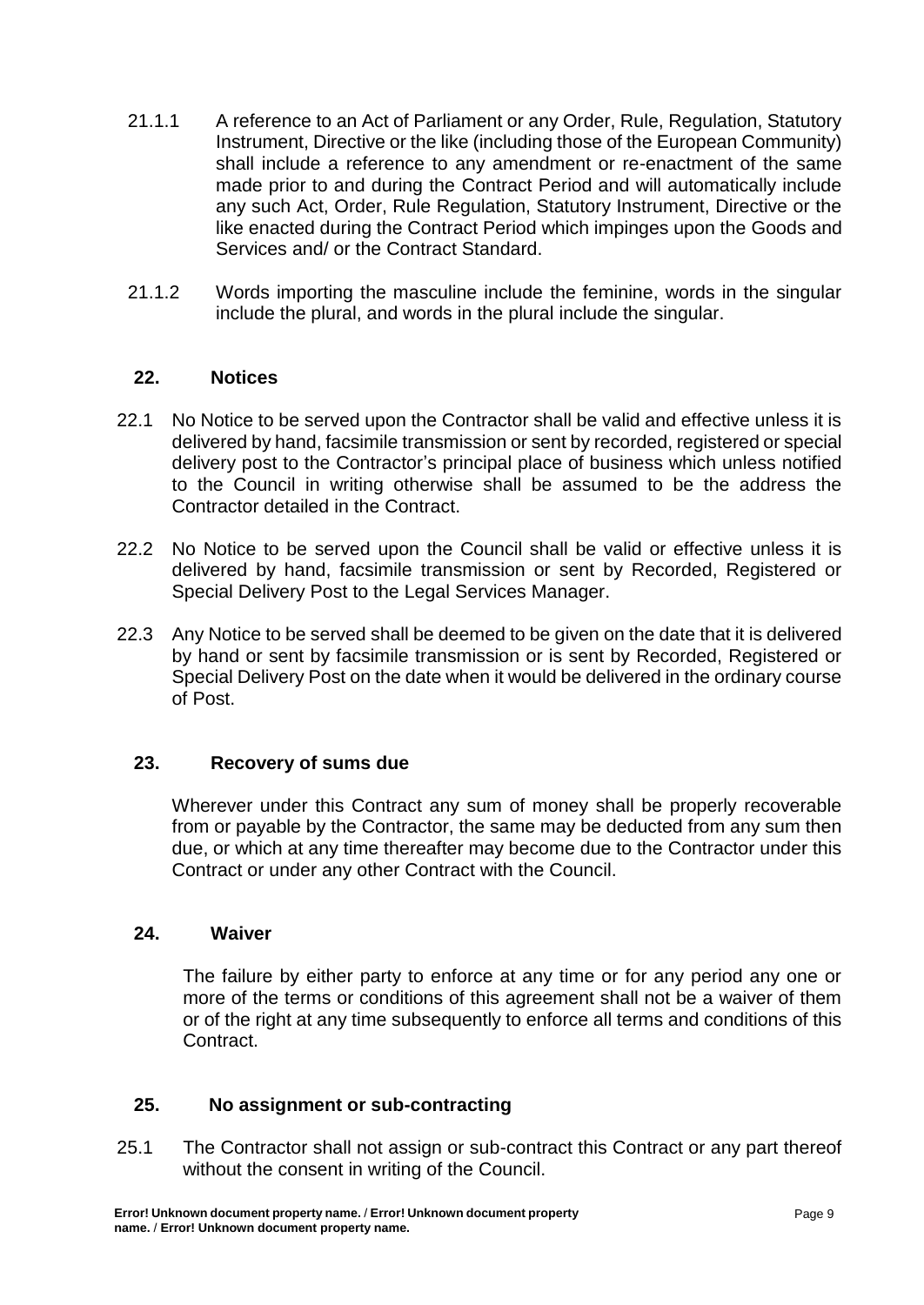- 25.2 The Contractor may not substitute any goods or materials specified within the Contract Documents for any others without the consent in writing of the Council.
- 25.3 If the Contractor has without the previous consent in writing of the Council sublet any part of the Services the Council may determine this contract notwithstanding that the Contractor may have subsequently ceased to employ the sub-contractor.
- 25.4 It shall be a condition of any consent to sub-let any part of the contract that:
	- 25.4.1 the employment of the sub-contractor shall cease immediately upon the determination (for whatever reason) of the Contractor's employment under this contract;
	- 25.4.2 in the event that the Contractor, in accordance with the terms of this Agreement, enters into a supply contract or a sub-contract in connection with this Agreement, the Contractor shall ensure that a term is included in the supply contract or sub-contract which requires the Contractor to pay all sums due thereunder to the sub-contractor within a specified period, not to exceed thirty (30) days, from the date of receipt of a valid invoice as defined by the terms of the supply contract or sub-contract (as appropriate); and
	- 25.4.3 in the case of a local supply contract or sub-contract entered into in connection with this Agreement – where the local supplier or sub-contractor is deemed to be a business with headquarters within the Council's district boundary, the Contractor will use their best endeavours to ensure that payment to such a supplier/contractor shall be within a period not to exceed ten (10) days, from the date of receipt of a valid invoice as defined by the terms of the supply contract or sub-contract (as appropriate).

#### **26. Prevention of Corruption**

- 26.1 The Council shall be entitled to terminate this Contract with immediate effect and to recover from the Contractor the amount of any loss resulting from such termination if:
	- 26.1.1 the Contractor shall, in the opinion of the Council, have offered or given or agreed to give to any person any gift or consideration of any kind as an inducement or reward for doing or forbearing to do or for having done or forborne to do any action in relation to this Contract or any other contract, whether with the Council or anyone else;
	- 26.1.2 the like acts have been done by any person employed by the Contractor or acting on his behalf ( whether with or without his knowledge);
	- 26.1.3 in relation to any contract whether with the Council or anyone else, the Contractor or any person employed by him or acting on his behalf and whether with or without his knowledge, shall have committed any offence under the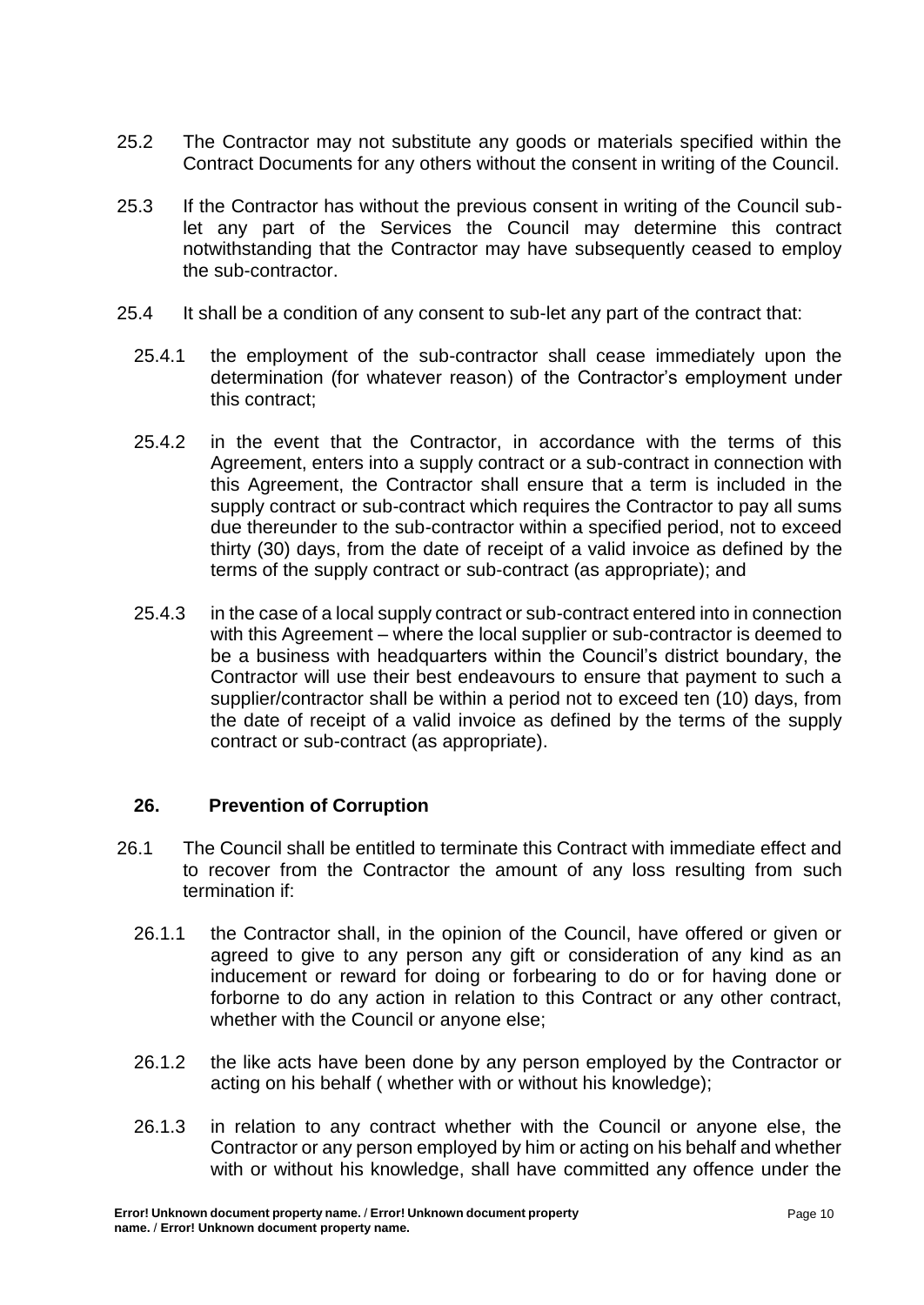Prevention of Corruption Acts 1889 to 1916 (or any amendments of them) or, have given any fee or reward or solicited or accepted any form of money or taken any reward collection or charge for providing the Goods and Services, the receipt of which is an offence under Section 117 (2) of the Local Government Act 1972, other than bona fide charges previously approved in writing by the Council; or

- 26.1.4 the Contractor when quoting fixed or adjusted the amount of the Tender under or in accordance with any agreement or arrangement with any other person or before the hours specified for the return of Tenders:
	- 26.1.4.1 communicated to a person other than the Council the amount or the approximate amount of its Tender (except where the disclosure in confidence of the approximate amount of its Tender was essential to obtain insurance premium Tenders required for the preparation of its Tender);
	- 26.1.4.2 entered into an agreement with any other person whereby that other person would refrain from quoting or as to the amount of any Tender to be submitted; or
	- 26.1.4.3 offered or paid or gave or agreed to give any sum of money or valuable consideration directly or indirectly to any person for doing or having done or causing or having caused to be done in relation to any other Tender or proposed Tender any act or thing of the sort described above.

#### **27. Observance of Statutory Requirements**

The Contractor shall comply with all statutes, orders, regulations or bye-laws applicable to the performance of the Contract and indemnify the Council against any losses claims liabilities costs expenses proceedings or otherwise as a result of the Contractors non compliance with the same.

#### **28. The Project Officer**

 The Project Officer, or his authorised deputy, shall be the officer, employee, agent or otherwise appointed by the Council who shall, in accordance with the Contract but not further or otherwise have power and authority to issue reasonable instructions and directions on any matter in connection with the proper performance of the Services and supply of Goods but subject to the terms of the Contract and the Contractor shall carry out and be bound by the same. The Project Officer shall not exercise any functions; rights or powers beyond those conferred by the Contract.

#### **29. Confidentiality**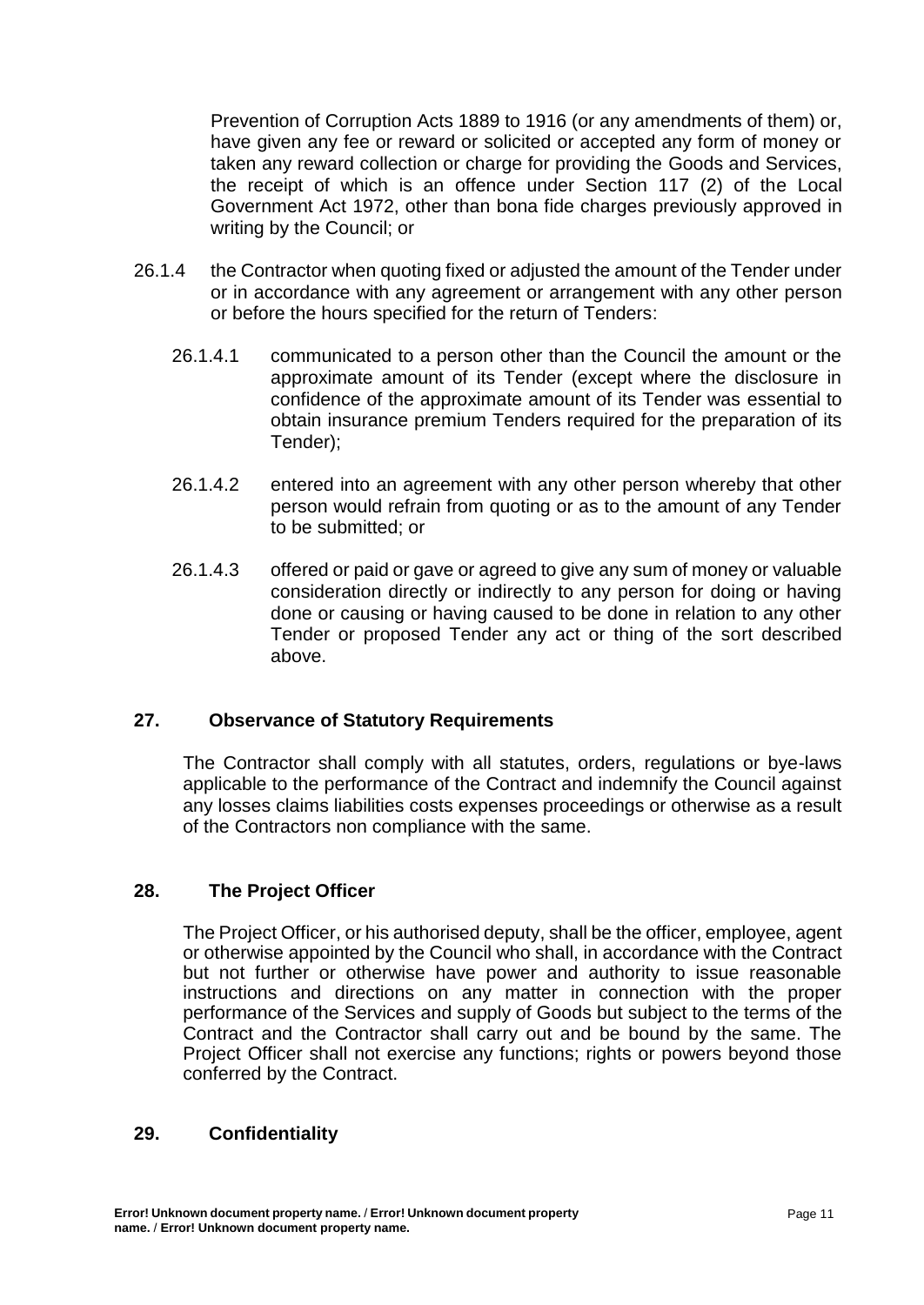Save for information already in the public domain or the Contractor's knowledge the Contractor and the Contractor's staff shall treat as confidential and shall not disclose to any person other than a person authorised by the Council, any written and confidential information acquired by the Contractor or the Contractor's staffing or in connection with the provision of the Services concerning the Council's Premises, the Council, its staff or its procedures.

#### **30. Freedom of Information**

- 30.1 The Contractor acknowledges that the Council has legal responsibilities to make information available under the Freedom of Information Act 2000 ("the Act").
- 30.2 The Contractor shall give reasonable assistance to the Council to comply with the Act.
- 30.3 In particular, the Contractor shall supply all such information and records to the Council (together with reasonable assistance to locate the same) which are needed by the Council to comply with its obligations under the Act.
- 30.4 Notwithstanding any of the provision of this Contract the Council shall have the discretion to disclose any information which is the subject of Contract to any person who makes a request under the Act and which, in the opinion of the Council, it has to disclose to discharge its responsibilities under the Act.
- 30.5 When exercising its right under sub clause 4 above, the Council shall consult the Contractor (and may take account of any reasonable suggestions made by it).
- 30.6 The Contractor shall not raise any additional charge to the Council in relation to complying with this clause.

#### **31. Data Protection**

- 31.1 For the Purposes of this clause:
	- 31.1.1 "Personal Data", "Special Categories of Data", "Process / Processing", "Controller", "Processor", "Data Subject" and "Supervisory Authority" shall have the meanings described in Directive 95/46/EC of the European Parliament and Council of 24th October 1995 on the protection of individuals with regard the processing of personal data and on the free movement of such data (hereinafter the "Directive")**;** and
	- 31.1.2 "The Act" in this clause shall be the Data Protection Act 1998 incorporating all amendments and revisions thereto**.**
- 31.2 The Council agrees and warrants: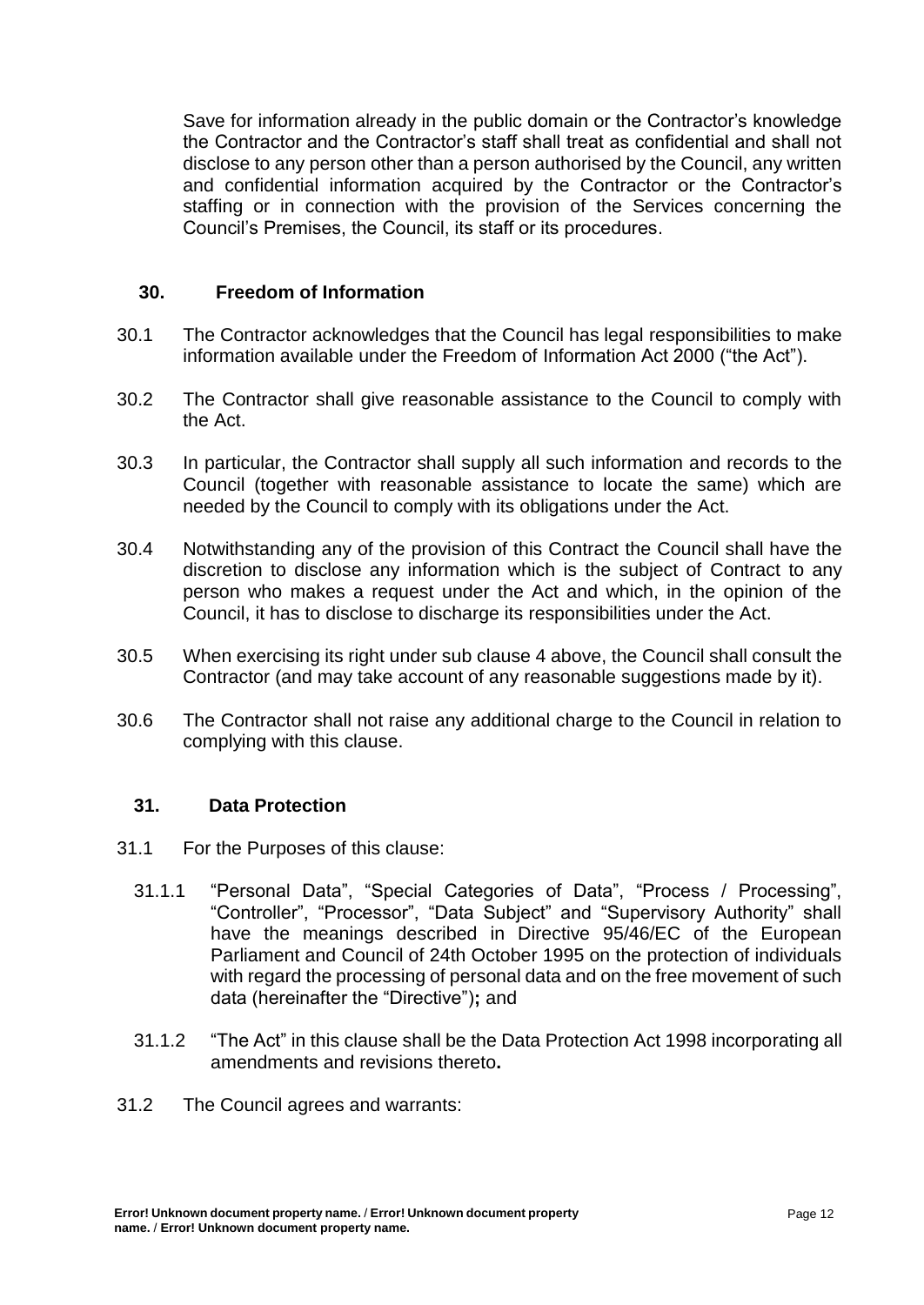- 31.2.1 That the processing including the transfer of personal data by the Council has been and until transfer will continue to be carried out in accordance with the Act; and
- 31.2.2 To respond in a reasonable time and to the extent reasonably possible to enquiries from the supervisory authority on the processing of personal data by the Contractor and to any enquiries from the Data Subject concerning the processing of personal data by the Contractor**.**
- 31.3 The Contractor agrees and warrants:
	- 31.3.1 That he has no reason to believe that the legislation applicable to him prevents him from for filling his obligations under the Contract and in the event of a change in that legislation which is likely to have a substantial adverse effect on the guarantees provided in this clause he will notify the change to the Council and where relevant to the Supervisory Authority of Great Britain in which case the Council is entitled to suspend the transfer of personal data and if necessary the Contract**;**
	- 31.3.2 To process personal data only in so far as is required to for fill the requirements of the Contract and only in accordance with the Data Protection Principals of Schedule 1 of the Act**;**
	- 31.3.3 To adequately dispose of all personal data at the end of the Contract or at the end of any part of the Contract, such disposal to take account of the Data Protection Principals of Schedule 1 of the Act**.**
	- 31.3.4 To indemnify the Council against all actions costs claims expenses proceedings and demands which may be made or brought against the Council for breach of statutory duty under the Act which arises by the unauthorised use disclosure or transfer of personal data by the Contractor his servants or agents;
	- 31.3.5 To deal promptly and properly with all reasonable inquiries from the Council or the Data Subject relating to the processing of Personal Data subject to the transfer and to cooperate with the competent Supervisory Authority in the course of all its enquiries and abide by the advice of the Supervisory Authority with regard to the processing of data transferred**;** and
	- 31.3.6 At the request of the Council to submit its data processing facilities for audit which shall be carried out by the Council or an inspection body composed of independent members in possession of the required professional skills and competences and where required in agreement with the Supervisory Authority**.**
- 31.4 The Parties agree that the provision of this clause shall remain in force notwithstanding the termination or conclusion of the remainder of the Contract for so long as the Contractor holds personal information which has been transferred to it by the Council.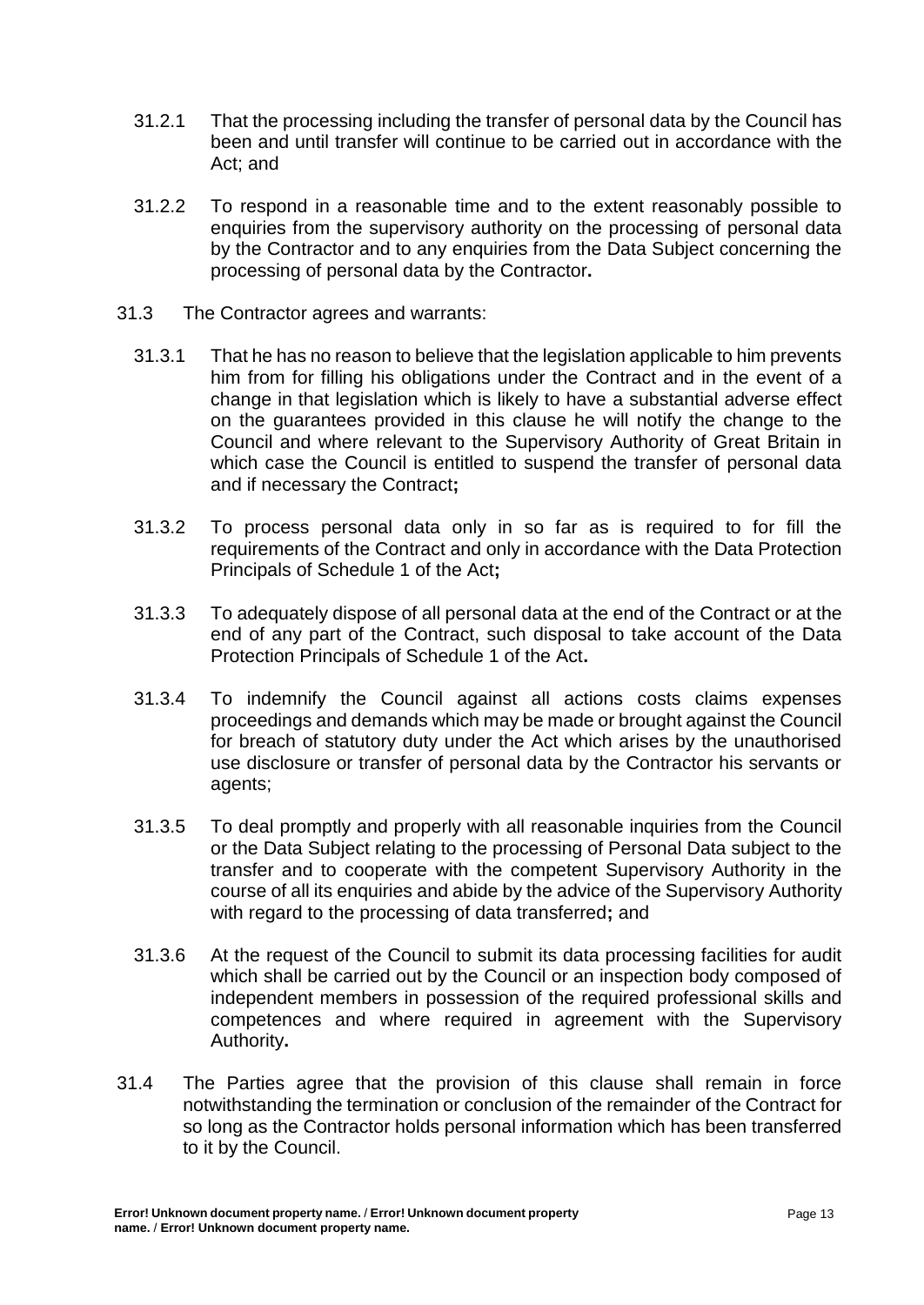# **32. Contracts (Right of Third Parties) Act 1999**

For the avoidance of doubt, nothing in this Contract confers or is intended to confer on any third party and benefit or the right to enforce any term of this Contract pursuant to the Contracts (Rights of Third Parties) Act 1999.

## **33. Late Payment**

The Late Payments of Commercial Debts (Interest) Act 1998 and the Regulations thereunder shall apply to the Contract unless excluded under the provision therefore or by alternative provisions in the Tender Documents.

### **34. Force Majeure**

- 34.1 Neither party shall be held to be in breach of Contract in respect of any failure to fulfil his obligations pursuant to the Contract resulting from force majeure. Each party will as soon as reasonably practicable notify the other in writing of the occurrence of such force majeure as they become known.
- 34.2 Force Majeure is acknowledged by the parties to be any circumstances beyond the reasonable control of either party including without prejudice to the generality of the foregoing fore, flood, Act of God, riot civil disturbance, industrial disputes where neither party is a direct participant, war or sabotage the coming in force of any statutory instrument regulation or by-law of the Government or any competent authority rendering the continued performance of the Contract illegal or impossible.

#### **35. Arbitration**

- 35.1 All disputes between the parties arising out of or connected with this Contract or the performance of the Services or the supply of Goods by the Contractor may if the parties agree be referred to an Arbitrator to be agreed upon by the parties or in default of such agreement to be nominated by the President of the Institute of Arbitrators or a person appointed by him.
- 35.2 The Arbitrator shall be entitled to make such decision or award as he thinks just and equitable having regard to the circumstances then existing, the cost of such arbitration to follow the event or in the event of neither party succeeding to be apportioned between the parties by the Arbitrator in such proportions as he in his absolute discretion thinks fit.
- 35.3 Any award or decision of such Arbitrator shall be final and binding on the parties hereto.